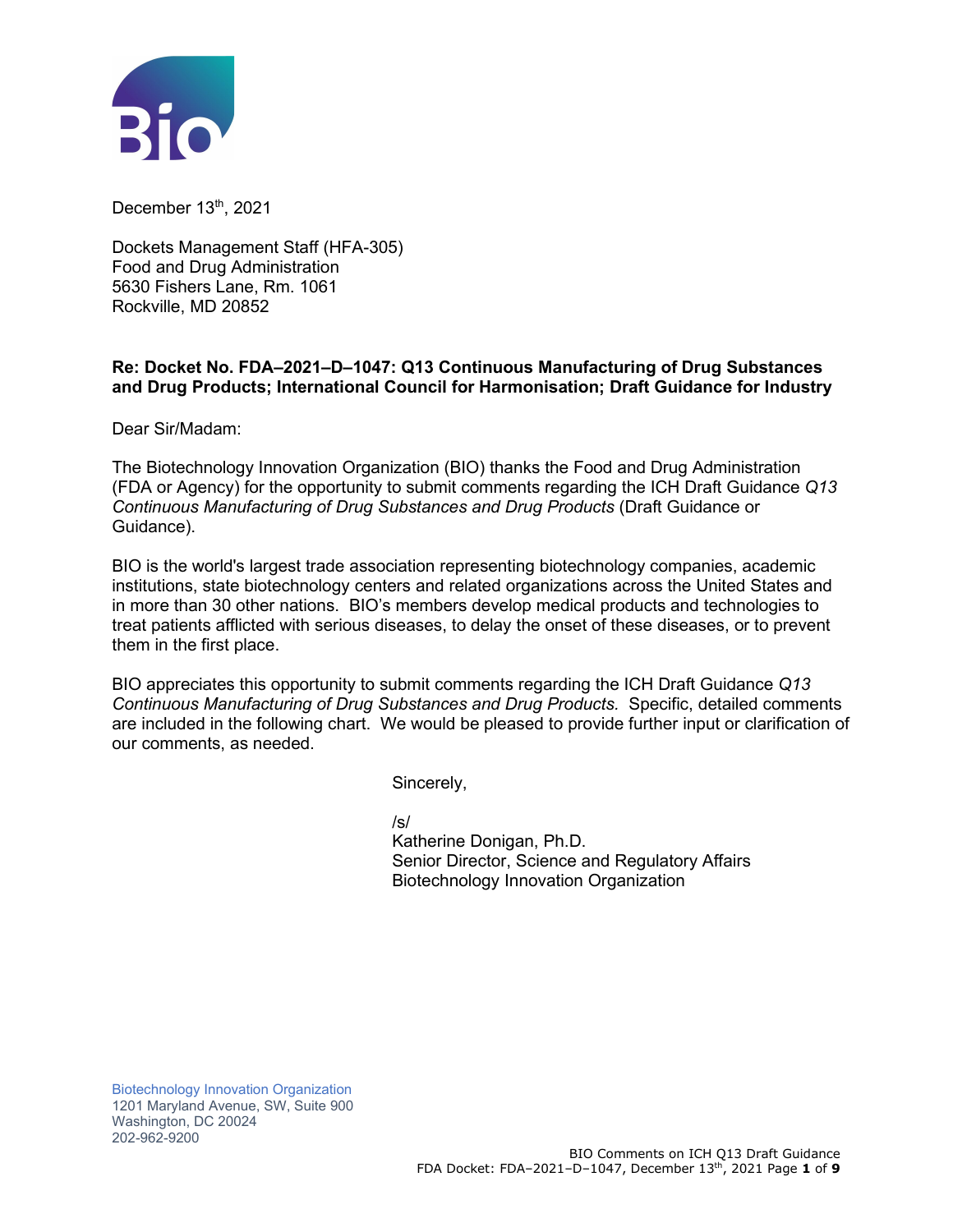

202-962-9200

## **SPECIFIC COMMENTS**

| <b>SECTION</b>                                                                                              | <b>ISSUE</b>                                                                                                                                                                                                                                                                                                                                                                         | <b>PROPOSED CHANGE</b>                                                                                                                                                   |  |
|-------------------------------------------------------------------------------------------------------------|--------------------------------------------------------------------------------------------------------------------------------------------------------------------------------------------------------------------------------------------------------------------------------------------------------------------------------------------------------------------------------------|--------------------------------------------------------------------------------------------------------------------------------------------------------------------------|--|
| <b>PART I: CONTINUOUS MANUFACTURING OF DRUG STUBSTANCES AND DRUG PRODUCTS</b>                               |                                                                                                                                                                                                                                                                                                                                                                                      |                                                                                                                                                                          |  |
| <b>INTRODUCTION</b><br>1.                                                                                   |                                                                                                                                                                                                                                                                                                                                                                                      |                                                                                                                                                                          |  |
| 1.2 Scope                                                                                                   |                                                                                                                                                                                                                                                                                                                                                                                      |                                                                                                                                                                          |  |
| <b>Lines 14-15</b>                                                                                          | Some ATMP manufacturing processes can fall into the<br>definition of CM. Although not explicitly excluded from<br>this guidance, it is not clear if they would be understood                                                                                                                                                                                                         | BIO asks the Agency to clarify if principles can also apply to<br>ATMP.                                                                                                  |  |
|                                                                                                             | as part of biological/biotechnological entities.                                                                                                                                                                                                                                                                                                                                     |                                                                                                                                                                          |  |
| <b>Lines 15-15</b>                                                                                          | What is meant by "other biological/biotechnological<br>entities"? The prior definition of therapeutic proteins<br>appears broad enough.                                                                                                                                                                                                                                              | We ask the Agency to please provide clarification or consider<br>removing.                                                                                               |  |
| <b>Lines 19-20</b>                                                                                          | The unit operation is perfusion, not "perfusion<br>bioreactor".                                                                                                                                                                                                                                                                                                                      | We recommend editing the text to read: "While this description<br>may apply to an individual unit operation (e.g., tableting,<br>perfusion bioreactors)"                 |  |
| <b>CM CONCEPTS</b><br>2.                                                                                    |                                                                                                                                                                                                                                                                                                                                                                                      |                                                                                                                                                                          |  |
| 2.2 Batch definition                                                                                        |                                                                                                                                                                                                                                                                                                                                                                                      |                                                                                                                                                                          |  |
| <b>Lines 52-64</b>                                                                                          | The need to "define" a batch is not questioned, and the<br>possibility of defining it according to time or other sound<br>approach is supported. However, there may be<br>situations where the defining it by "size" may not always<br>be the most relevant, e.g., yield/productivity or flow rate<br>may not always be constant leading to a fairly wide<br>range of "batch sizes". | BIO suggests that while definition by size is most common, the<br>text should keep open other possibilities.                                                             |  |
| <b>SCIENTIFIC APPROACHES</b><br>3.                                                                          |                                                                                                                                                                                                                                                                                                                                                                                      |                                                                                                                                                                          |  |
| 3.1 Control Strategy                                                                                        |                                                                                                                                                                                                                                                                                                                                                                                      |                                                                                                                                                                          |  |
| <b>Lines 70-81</b>                                                                                          |                                                                                                                                                                                                                                                                                                                                                                                      | We request that the Agency include an example of state of<br>control in the Annex. This would be helpful for demonstrating<br>when a state of control has been achieved. |  |
| <b>Biotechnology Innovation Organization</b><br>1201 Maryland Avenue, SW, Suite 900<br>Washington, DC 20024 |                                                                                                                                                                                                                                                                                                                                                                                      |                                                                                                                                                                          |  |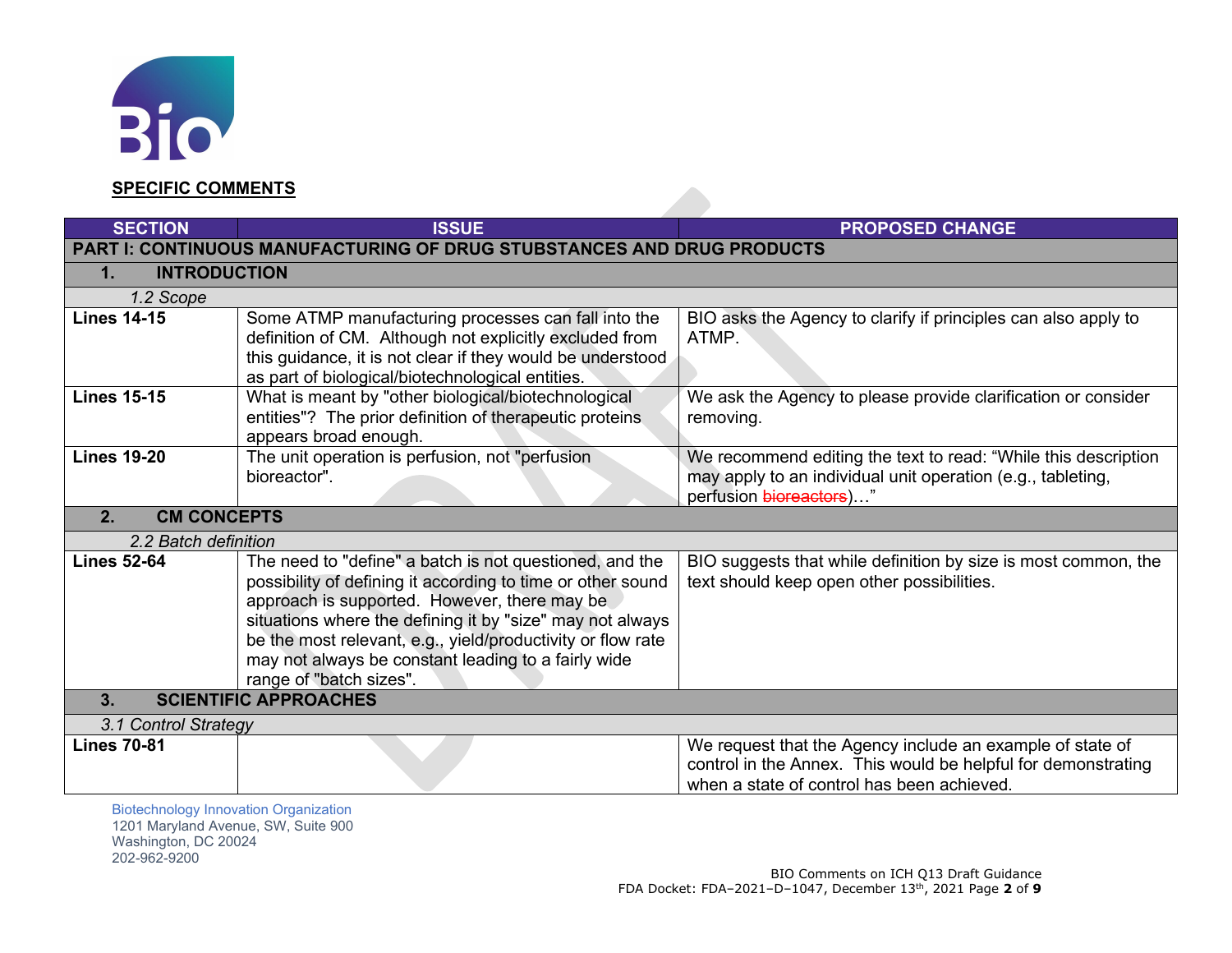

| <b>SECTION</b>       | <b>ISSUE</b>                                               | <b>PROPOSED CHANGE</b>                                                |
|----------------------|------------------------------------------------------------|-----------------------------------------------------------------------|
| <b>Lines 100-101</b> | The word confirmation used in both phrases                 | We recommend editing the text to read: "Appropriate                   |
|                      | "Appropriate methodologies (e.g., RTD studies, in silico   | methodologies (e.g., RTD studies, in silico modeling, and             |
|                      | modeling with experimental confirmation) should be         | experimental confirmation runs) should be used"                       |
|                      | used" and "in silico modeling with experimental            |                                                                       |
|                      | confirmation" suggests that experimental                   |                                                                       |
|                      | "confirmation" always needs to take place as part of       |                                                                       |
|                      | using an in silico model, which can be unnecessarily       |                                                                       |
|                      | restrictive or unduly burdensome if the model is           |                                                                       |
|                      | validated to a sufficient level of rigor. Model validation |                                                                       |
|                      | needs to take place, confirmation of a model prediction    |                                                                       |
|                      | post validation may not be needed.                         |                                                                       |
| <b>Lines 108-109</b> | Delete the word "small from this sentence, as the step     | We recommend editing the text to read: "Step testing by               |
|                      | change size depends on the process and formulation.        | making small changes to the quantitative composition of the           |
|                      |                                                            | process stream (e.g., small increments of a constituent) "            |
| Lines 124            | Remove "process" since the point is about the drug         | We recommend editing the text to read: "For a chemically              |
|                      | substance, not a process.                                  | synthesised drug substance <b>process</b> , viscosity, concentration, |
|                      |                                                            |                                                                       |
| <b>Lines 154-157</b> | These statements are conjecture and do not hold true       | BIO recommends removal of this entire paragraph.                      |
|                      | for all processes.                                         |                                                                       |
| Lines 156            | If this paragraph is not deleted as we suggest, please     | We recommend editing the text to read: "For example, in a drug        |
|                      | add "synthetic" prior to "drug substance".                 | substance <i>process</i> , reactor design can"                        |
| <b>Lines 207-208</b> | Editorial: "Through use of in silico experimentation,      | We recommend editing the text to read: "Through use of in             |
|                      | process models also enhance process understanding          | silico experimentation, Pprocess models can also enhance              |
|                      | and can reduce the number of experimental studies."        | process understanding and can reduce the number of                    |
|                      | "In silico experimentation" is a "niche" term used         | experimental studies."                                                |
|                      | predominantly in the domain of computational biology,      |                                                                       |
|                      | and not widely used in other domains, particularly our     |                                                                       |
|                      | industry. The fragment "through use of in silico           |                                                                       |
|                      | experimentation" (i.e., through simulation or computer     |                                                                       |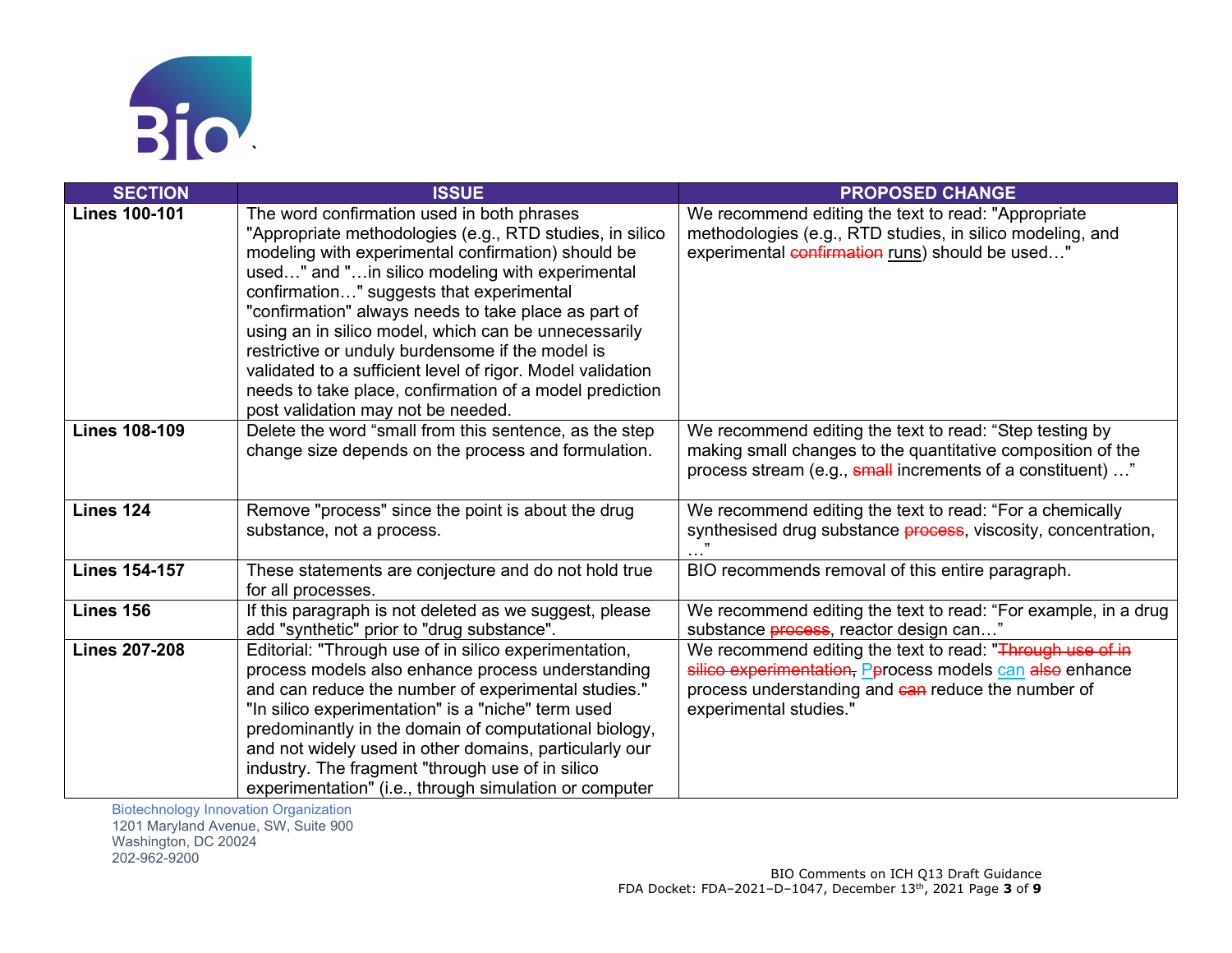

| <b>SECTION</b>                                   | <b>ISSUE</b>                                            | <b>PROPOSED CHANGE</b>                                        |
|--------------------------------------------------|---------------------------------------------------------|---------------------------------------------------------------|
|                                                  | simulations) does not add much to the sentence, thus    |                                                               |
|                                                  | an alternative wording is recommended.                  |                                                               |
| <b>Lines 219-220</b>                             | "and relevant data are needed to select model inputs    | We recommend editing the text to read: "Risk assessments,     |
|                                                  | and model-governing equations."                         | sound scientific rationales, and relevant data inform the     |
|                                                  | This assumes that the model is equation-based, which    | selection of model inputs and model-governing equations are   |
|                                                  | is not the case for data-driven or mechanistic (hybrid  | needed to select model inputs and model formulation."         |
|                                                  | data-driven equation-based) models. The terminology     |                                                               |
|                                                  | "model formulation" is more widely used and accepted,   |                                                               |
|                                                  | and it encompasses all types of models.                 |                                                               |
| <b>Line 233</b>                                  | Is there any dependence on the use of the model, e.g.,  | BIO requests clarity if this is not applicable to every model |
|                                                  | if the model were used only as part of process          | used.                                                         |
|                                                  | development, is there a need for continued assessment   |                                                               |
|                                                  | of model performance?                                   |                                                               |
| 3.2 Changes in Production Output                 |                                                         |                                                               |
| <b>Line 240</b>                                  | Suggest removing "output" from the section heading. It  | We recommend editing the section heading to read: "Changes    |
|                                                  | might be clearer to have a section discussing changes   | in Production Output"                                         |
|                                                  | in the process; much of this is relevant to process     |                                                               |
|                                                  | changes regardless of the impact on output levels - and |                                                               |
|                                                  | assessment of potential impact to output quality is     |                                                               |
|                                                  | relevant to every process change.                       |                                                               |
| 3.3 Continuous Process Verification              |                                                         |                                                               |
| <b>Line 285</b>                                  | "soft sensors and models."                              | We recommend editing the text to read: "as in-line/online/at- |
|                                                  | In the Glossary, a soft sensor is defined as a model;   | line monitoring and control, and soft sensors and models."    |
|                                                  | use of "soft sensors and models" appears redundant.     |                                                               |
| <b>REGULATORY CONSIDERATIONS</b><br>$\mathbf{4}$ |                                                         |                                                               |
| <b>Entire Section</b>                            |                                                         |                                                               |
|                                                  | ICH Q13 Step 2 increases expectations for reporting     | We recommend sections that should be revised include 4.1      |
|                                                  | control strategy elements that have been traditionally  | Process descriptions, 4.2 Control strategy, 4.7 Process       |
|                                                  | managed within the quality system (e.g., sampling       | validation, and Table 1.                                      |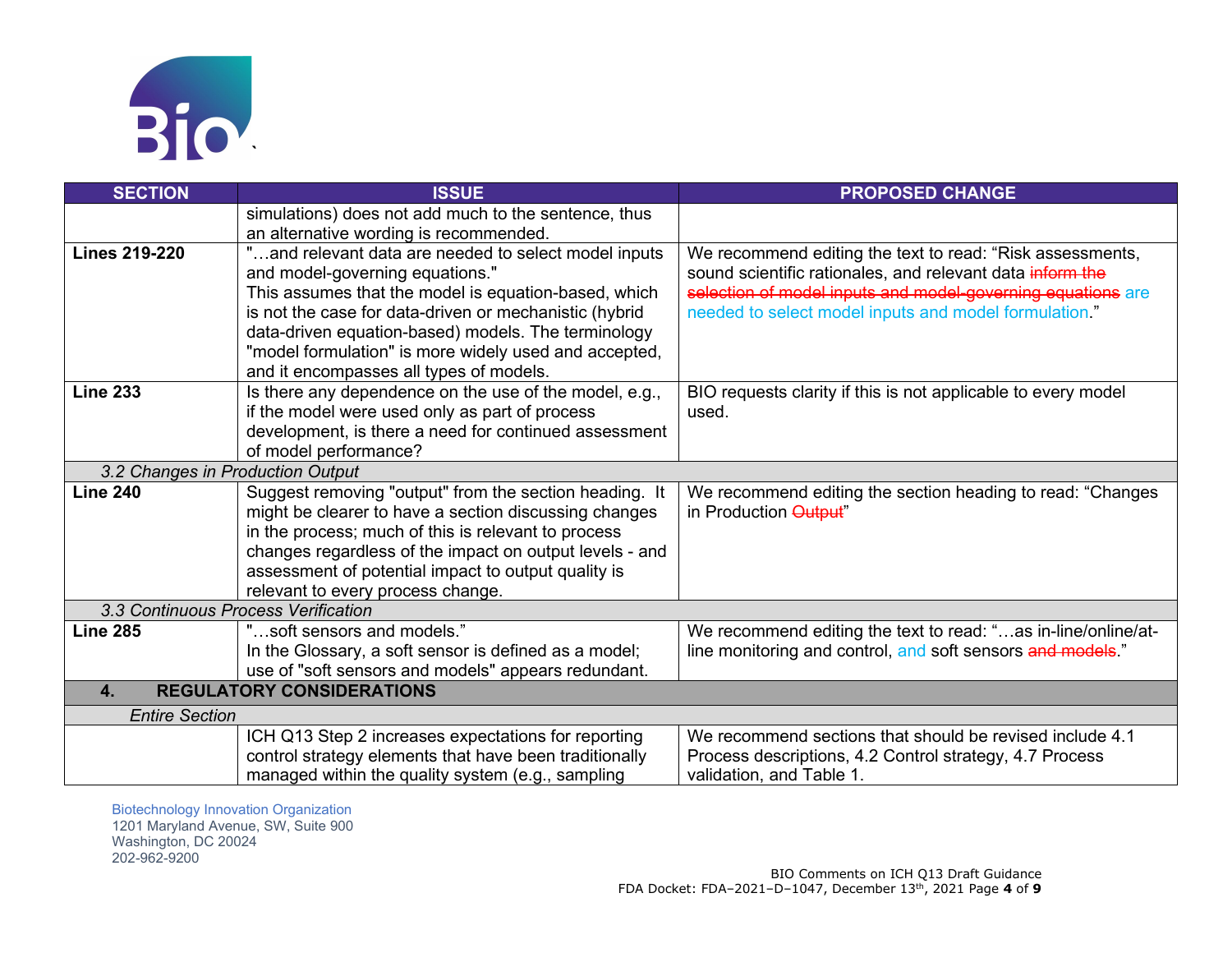

| <b>SECTION</b>          | <b>ISSUE</b>                                                                                            | <b>PROPOSED CHANGE</b>                                           |
|-------------------------|---------------------------------------------------------------------------------------------------------|------------------------------------------------------------------|
|                         | plans, in-process controls, and models). These                                                          |                                                                  |
|                         | elements should be considered PQS matters and not                                                       |                                                                  |
|                         | be considered established conditions that require                                                       |                                                                  |
|                         | regulatory reporting if changed. Increasing the level of                                                |                                                                  |
|                         | detail for continuous manufacturing relative to                                                         |                                                                  |
|                         | traditional technology will discourage adoption of the                                                  |                                                                  |
|                         | technology as it would lead to a high number of                                                         |                                                                  |
|                         | supplements/variations worldwide and could increase                                                     |                                                                  |
|                         | supply chain complexity and vulnerability.                                                              |                                                                  |
| 4.1 Process Description |                                                                                                         |                                                                  |
| <b>Lines 294-298</b>    | It would be valuable to acknowledge CM processes                                                        |                                                                  |
|                         | (e.g., ATMP) where there is no real DS step (i.e., the                                                  |                                                                  |
|                         | process runs from SM to DP without interruption). This                                                  |                                                                  |
|                         | may help to avoid to have DS arbitrarily defined for                                                    |                                                                  |
|                         | regulatory purposes.                                                                                    |                                                                  |
| 4.2 Control Strategy    |                                                                                                         |                                                                  |
| <b>Lines 342-343</b>    | We recommend adding "as appropriate" to this                                                            | We recommend editing the text to read: "Other important          |
|                         | sentence. The list of important aspects to be included                                                  | aspects should be defined, as appropriate, such as the           |
|                         | in the marketing application seems excessive and<br>should only be added as needed based on the overall | sampling strategy"                                               |
|                         | strategy. For instance, sample size and frequency                                                       |                                                                  |
|                         | likely could be managed at the site under the PQS in                                                    |                                                                  |
|                         | many instances.                                                                                         |                                                                  |
| <b>Line 370</b>         |                                                                                                         | We recommend that the Agency include the definition of           |
|                         |                                                                                                         | "RTRT" in the glossary or refer to the definition in ICH Q8(R2). |
| 4.3 Batch Description   |                                                                                                         |                                                                  |
| <b>Lines 399-402</b>    | It would be valuable to get more recommendation on                                                      |                                                                  |
|                         | how batch definition could be based on sublots and or                                                   |                                                                  |
|                         | pooled sublots.                                                                                         |                                                                  |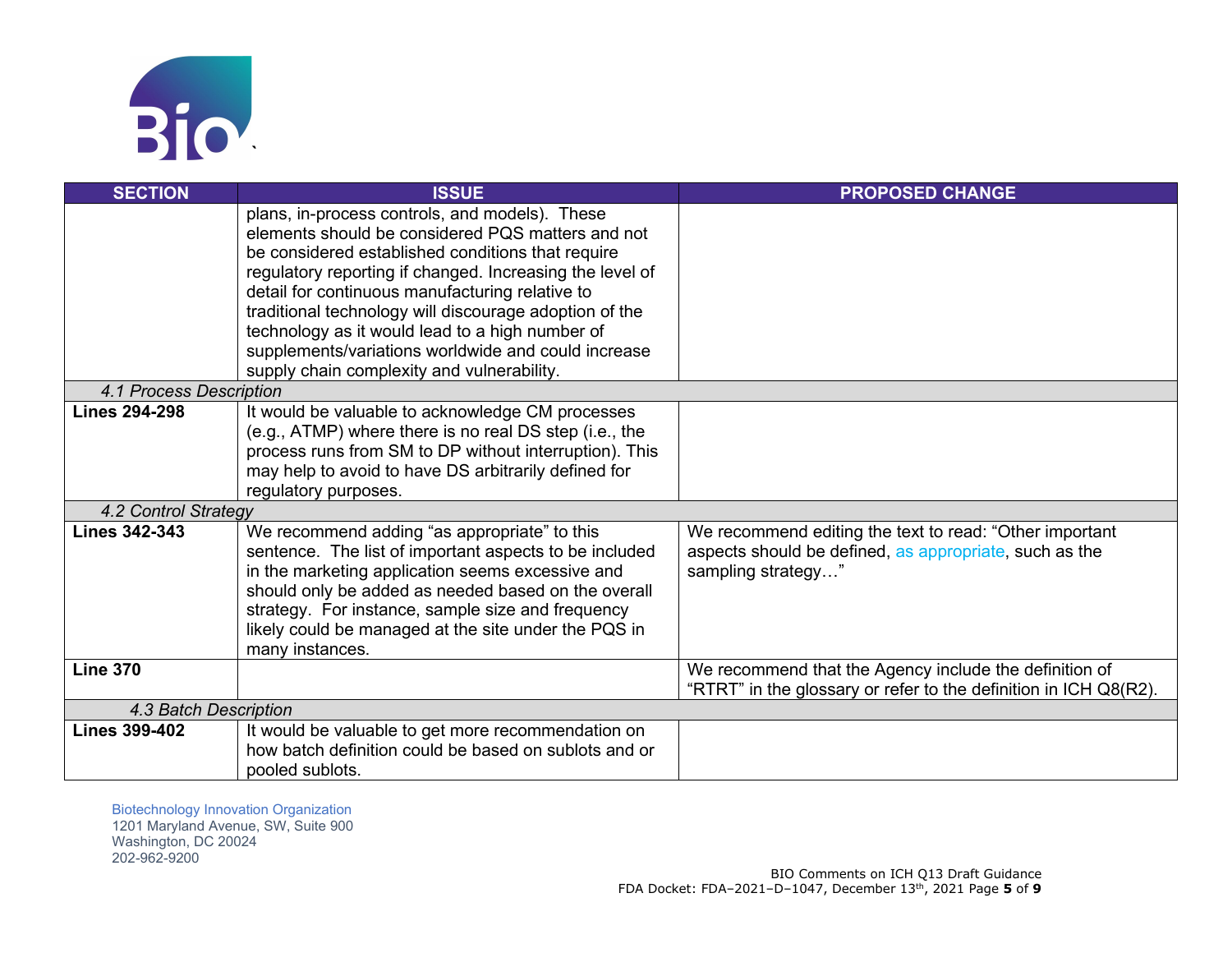

| <b>SECTION</b>         | <b>ISSUE</b>                                                | <b>PROPOSED CHANGE</b>                                        |
|------------------------|-------------------------------------------------------------|---------------------------------------------------------------|
| <b>Lines 404-405</b>   | What is the purpose of defining an intended batch size      | We suggest that PQS should describe start-up, ramp-down and   |
|                        | before start of manufacturing? One significant              | steady state maintenance of the process.                      |
|                        | advantage of continuous manufacturing is NOT being          |                                                               |
|                        | bound to batch size, so why introduce it here?              |                                                               |
|                        | 4.5 Drug Substance and Drug Product Stability               |                                                               |
| <b>Lines 417-418</b>   | CRITICAL: This sentence causes confusion and may            | We recommend removing the following sentence: "See Section    |
|                        | be overly restrictive. The subsequent paragraph             | 3.2 for considerations that should be taken into account if   |
|                        | explains quite well on how to handle PSB batches and        | production output between stability and commercial batches is |
|                        | a cross-reference to 3.2 should not be needed.              | different".                                                   |
|                        | 4.6 Conversion of a Batch Process to CM                     |                                                               |
| <b>Lines 436-437</b>   | It is implicit that any process change out of the           | We recommend removing the following sentence:                 |
|                        | regulatory file will require regulatory approval prior to   | "Manufacturers should seek regulatory approval before the     |
|                        | implementation.                                             | conversion of an approved batch process to a CM process."     |
| <b>Line 440</b>        | CRITICAL: Add a general statement to confirm that an        | We recommend adding the following sentence to end of section  |
|                        | active market authorization could allow supply of drug      | 4.6: "Demonstration of product comparability could enable     |
|                        | substance through either batch or CM process; this          | supply of drug substance and drug product by both batch and   |
|                        | should be viable as long as product comparability has       | CM processes."                                                |
|                        | been adequately demonstrated.                               |                                                               |
| 4.7 Process Validation |                                                             |                                                               |
| <b>Lines 441-456</b>   | Process validation section could provide some               |                                                               |
|                        | recommendation on considerations on variability             |                                                               |
|                        | occurring during the process, e.g., yield, glycosylation in |                                                               |
|                        | perfusion bioreactor                                        |                                                               |
| <b>Lines 448-449</b>   | As written, it would appear that continuous process         |                                                               |
|                        | verification would require an end-to-end continuous         |                                                               |
|                        | process. It is unclear how this sentence would apply to     |                                                               |
|                        | a CM process which has some batch unit operations.          |                                                               |
|                        | 4.10 Submission of CM-Specific Information in the CTD       |                                                               |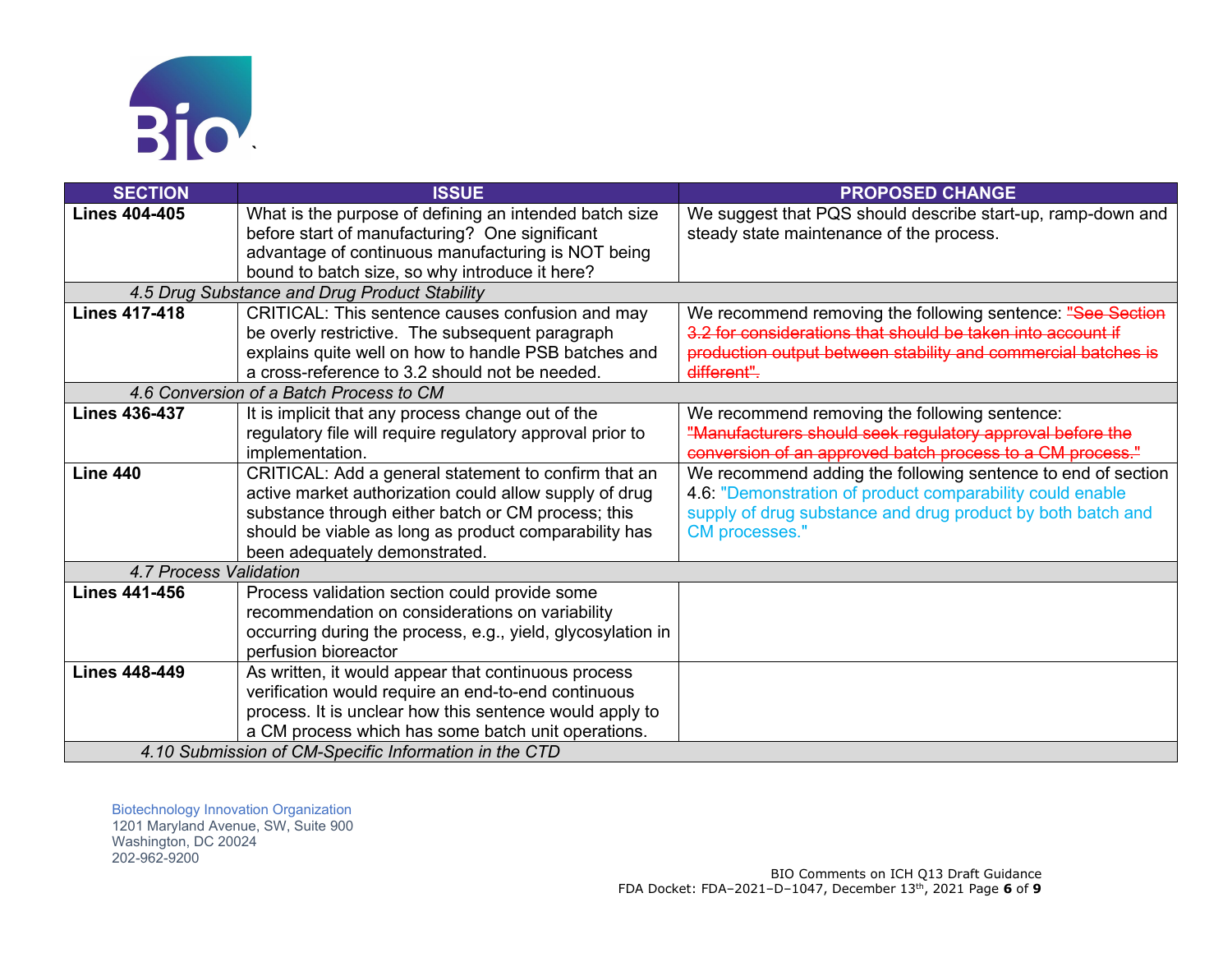

| <b>SECTION</b>          | <b>ISSUE</b>                                                               | <b>PROPOSED CHANGE</b>                                          |
|-------------------------|----------------------------------------------------------------------------|-----------------------------------------------------------------|
| <b>Line 480</b>         | Some of what is included in Table 1 is not CM-specific                     | BIO recommends either including only CM-specific information    |
|                         | information.                                                               | or changing this to be more comprehensive for all the sections. |
| <b>Line 480</b>         | Under "Manufacturing and Process Development" in                           | We suggest indicating that some of this could be included as    |
|                         | Table 1: Some companies include some of this type of                       | PV.                                                             |
|                         | information in the process validation sections, instead                    |                                                                 |
|                         | of process development (process validation is not only                     |                                                                 |
|                         | PPQ). This guideline could limit the flexibility for what is               |                                                                 |
|                         | considered validation and included in those sections.                      |                                                                 |
| <b>Line 480</b>         | Under "Controls of Critical Steps and Intermediates" in                    | BIO recommends considering whether this is only relevant for    |
|                         | Table 1: Are validation data and a maintenance                             | high impact and potentially clarifying. (Same comment for       |
|                         | protocol needed only for high-impact models, or could                      | "Description of Manufacturing Process and Process Controls"     |
|                         | these also be necessary for some other models                              | section in this table.)                                         |
|                         | (particularly medium-impact)?                                              |                                                                 |
| <b>GLOSSARY</b><br>5.   |                                                                            |                                                                 |
| <b>Entire Section</b>   |                                                                            | We recommend including the definition of "State of Control" in  |
|                         |                                                                            | the Glossary.                                                   |
| <b>Line 511</b>         | Remove reference to 'EP'. The reference is too general                     | We recommend editing the text to read: "potentially             |
|                         | and does not add value.                                                    | correlated variables. (EP)"                                     |
| <b>PART II: ANNEXES</b> |                                                                            |                                                                 |
|                         | ANNEX I: CONTINUOUS MANUFACTURING OF DRUG SUBSTANCES FOR CHEMICAL ENTITIES |                                                                 |
| 1.                      | <b>INTRODUCTION AND EXAMPLE SYSTEM OVERVIEW</b>                            |                                                                 |
| <b>Line 592</b>         | The text notes that Figure 1 is not intended to represent                  | BIO requests that the Agency provide an update to Figure 1 to   |
|                         | a regulatory flow diagram. What are the expectations                       | represent a regulatory flow diagram to serve as an example for  |
|                         | for a flow diagram in a regulatory filing?                                 | authors.                                                        |
| 2.                      | <b>CONTROL STRATEGY AND OTHER TECHNICAL CONSIDERATIONS</b>                 |                                                                 |
|                         | 2.1 Equipment Design and Integration                                       |                                                                 |
| <b>Line 622</b>         | Given the long processing time up to months, it would                      |                                                                 |
|                         | be useful to discuss how the carbon filtration was                         |                                                                 |
|                         | handled over time. Were there replacements required?                       |                                                                 |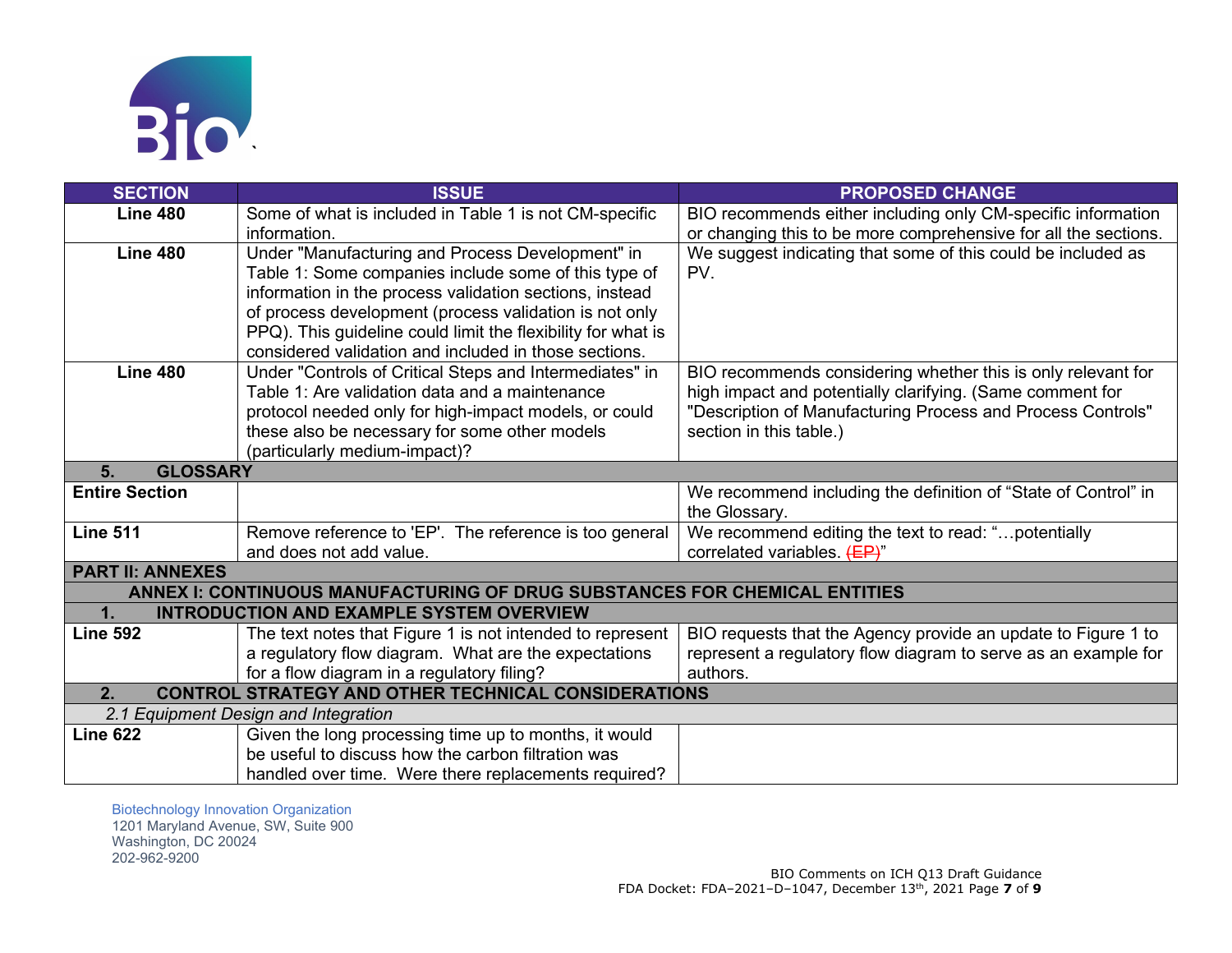

| <b>SECTION</b>                                                   | <b>ISSUE</b>                                                                                                                                                                                                                                 | <b>PROPOSED CHANGE</b>                                                                                                                                                                                                                                                                                                                      |  |
|------------------------------------------------------------------|----------------------------------------------------------------------------------------------------------------------------------------------------------------------------------------------------------------------------------------------|---------------------------------------------------------------------------------------------------------------------------------------------------------------------------------------------------------------------------------------------------------------------------------------------------------------------------------------------|--|
| 2.4 Process Validation                                           |                                                                                                                                                                                                                                              |                                                                                                                                                                                                                                                                                                                                             |  |
| <b>Line 720</b>                                                  | This process employs a long run time of several months<br>(line 701). Description of how batch sizes and<br>durations where primary stability batches were handled<br>would be a useful example to the concepts described in<br>section 4.5. |                                                                                                                                                                                                                                                                                                                                             |  |
|                                                                  | ANNEX II: CONTINUOUS MANUFACTURING FOR DRUG PRODUCTS                                                                                                                                                                                         |                                                                                                                                                                                                                                                                                                                                             |  |
| $\mathbf 1$ .                                                    | <b>INTRODUCTION AND EXAMPLE SYSTEM OVERVIEW</b>                                                                                                                                                                                              |                                                                                                                                                                                                                                                                                                                                             |  |
| <b>Lines 752-759</b>                                             |                                                                                                                                                                                                                                              | BIO requests that the Agency provide an update to Figure 2 to<br>represent a regulatory flow diagram to serve as an example for<br>authors.                                                                                                                                                                                                 |  |
| 2.<br><b>CONTROL STRATEGY AND OTHER TECHNICAL CONSIDERATIONS</b> |                                                                                                                                                                                                                                              |                                                                                                                                                                                                                                                                                                                                             |  |
|                                                                  | 2.1 Material Characterization and Control                                                                                                                                                                                                    |                                                                                                                                                                                                                                                                                                                                             |  |
| <b>Line 796</b>                                                  | Editorial: "Modelling", uses British spelling, where<br>American spelling has been used throughout the<br>document.                                                                                                                          | We suggest the Agency consider using "Modeling".                                                                                                                                                                                                                                                                                            |  |
| 2.4 Process Validation                                           |                                                                                                                                                                                                                                              |                                                                                                                                                                                                                                                                                                                                             |  |
| <b>Lines 851-853</b>                                             | It is stated earlier in the section that the batch size of<br>this process is defined by run time at a predefined mass<br>flow rate to achieve drug product batch size between<br>360 and 1080kg.                                            | We ask that the Agency please clarify continuous process<br>verification approach. Description of how the run time<br>extensions beyond current experience were validated would<br>provide a great example.                                                                                                                                 |  |
|                                                                  | ANNEX III: CONTINUOUS MANUFACTURING OF THERAPUETIC PROTEIN DRUG SUBSTANCES                                                                                                                                                                   |                                                                                                                                                                                                                                                                                                                                             |  |
| 1.                                                               | <b>INTRODUCTION AND EXAMPLE SYSTEM OVERVIEW</b>                                                                                                                                                                                              |                                                                                                                                                                                                                                                                                                                                             |  |
| <b>Lines 864-983</b>                                             | Annex III contains guidance-like language related to<br>expectations for continuous manufacturing for<br>therapeutic proteins and does not read like an example.                                                                             | BIO recommends replacing "should" with "was" or "were" to<br>make it a true example rather than regulatory expectations (i.e.,<br>lines 894, 898, 902, 907, 910, 913, 915, 918, 925, 950, 970,<br>973, 975, 976). Alternatively, the essential aspects that<br>constitute regulatory expectation should be moved into the core<br>document. |  |